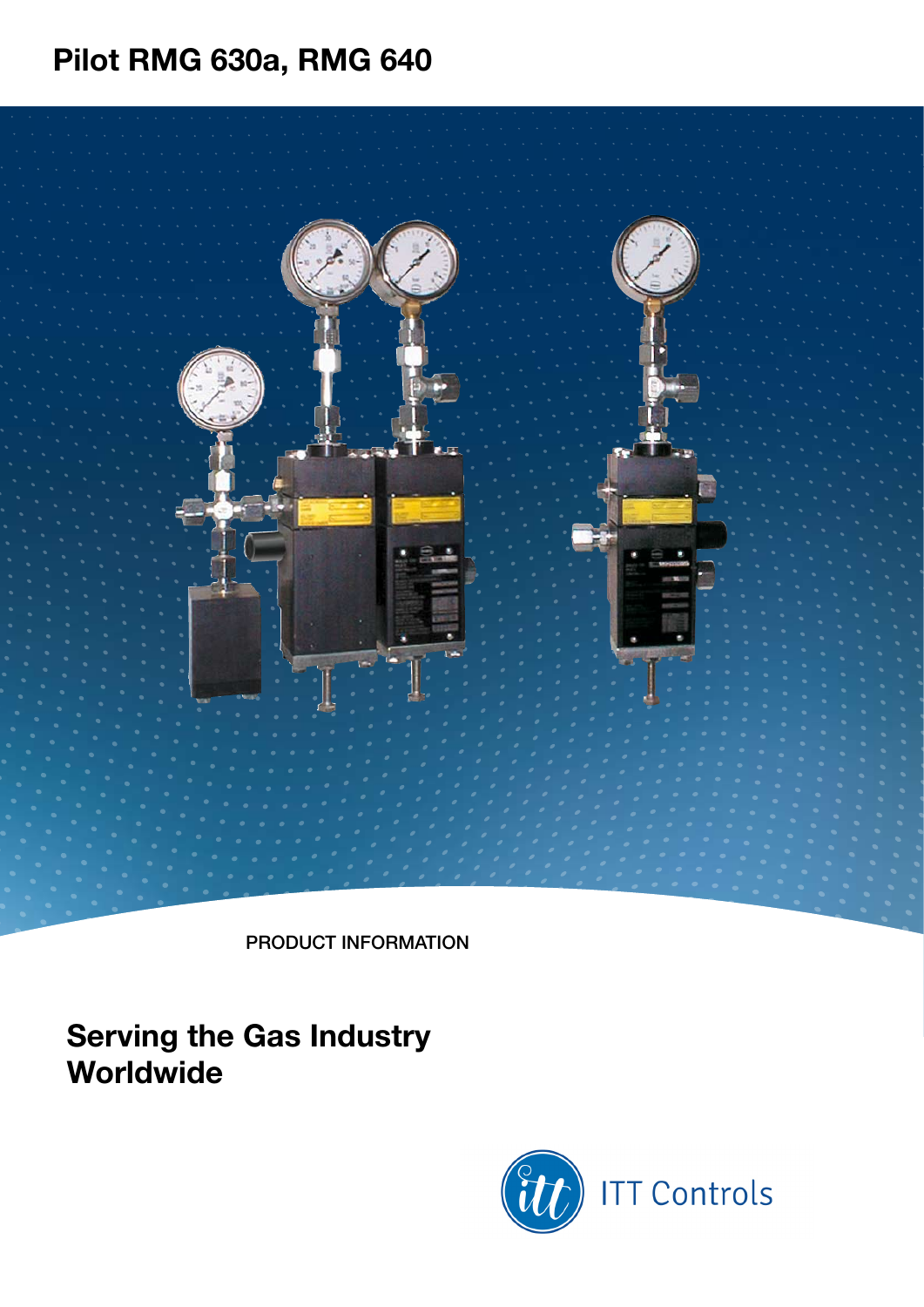

Application, characteristics, technical data

#### Application

- pilot for gas pressure regulators RMG 402, RMG 502, RMG 503, RMG 505
- suitable for natural gas and all non-corrosive gaseous media

#### **Characteristics**

2

- one-stage or two-stage pilot composed of interchangeable cartridge assemblies
- the two-stage version ensures a high regulating accuracy even under high inlet pressure changes
- equipped with inlet pressure (load limiting pressure) gauges, with or without outlet pressure gauge as an optional feature, and fine filter RMG 905
- can be provided with electric remote setpoint adjustment as an optional feature

| <b>TECHNICAL DATA</b>                         |                 |                                                                                                                                                                          |                  |                    |                                                 |  |  |  |  |
|-----------------------------------------------|-----------------|--------------------------------------------------------------------------------------------------------------------------------------------------------------------------|------------------|--------------------|-------------------------------------------------|--|--|--|--|
| max. inlet pressure $p_{\text{umax}}$         |                 | 100 bar                                                                                                                                                                  |                  |                    |                                                 |  |  |  |  |
| <b>RMG 630a</b>                               |                 | • two-stage version<br>• for high regulating accuracy<br>· adjustment range (see page no. 3)                                                                             |                  |                    |                                                 |  |  |  |  |
| <b>RMG 640</b>                                |                 | • one-stage version<br>• application at inlet pressure changes: $p_u \le 15$ bar<br>· adjustment range (see page no. 3)                                                  |                  |                    |                                                 |  |  |  |  |
|                                               |                 | Pilot                                                                                                                                                                    | 1 bar            | 40 bar             | adjustment range W <sub>h</sub> up to<br>90 bar |  |  |  |  |
| weights                                       |                 | <b>RMG 630a</b><br><b>RMG 640</b>                                                                                                                                        | 6.0 kg<br>4.0 kg | 5.0 kg<br>$3.5$ kg | 6.5 kg<br>4.5 kg                                |  |  |  |  |
| materials                                     |                 | body<br>aluminium alloy<br>internal parts<br>aluminium alloy/steel<br>diaphragms<br>rubber-like plastic material (NBR)<br>rubber-like plastic material (NBR)<br>sealings |                  |                    |                                                 |  |  |  |  |
| accuracy class (AC) and                       | <b>RMG 630a</b> | $AC \ge 2.5$<br>$SG \geq 10$                                                                                                                                             |                  |                    |                                                 |  |  |  |  |
| lock-up pressure class (SG)<br><b>RMG 640</b> |                 | $AC \ge 5$<br>$SG \geq 10$                                                                                                                                               |                  |                    |                                                 |  |  |  |  |
| lock-up pressure zone class (SZ)              |                 | SZ 2.5                                                                                                                                                                   |                  |                    |                                                 |  |  |  |  |
| temperature range                             |                 | $-20^{\circ}$ C $+60^{\circ}$ C (class 2)                                                                                                                                |                  |                    |                                                 |  |  |  |  |
| function and strength                         |                 | according to EN 334                                                                                                                                                      |                  |                    |                                                 |  |  |  |  |
| <b>DIN-DVGW</b> registration                  |                 | the pilots are components of the regulators                                                                                                                              |                  |                    |                                                 |  |  |  |  |
| <b>CE/PED</b>                                 |                 | approved                                                                                                                                                                 |                  |                    |                                                 |  |  |  |  |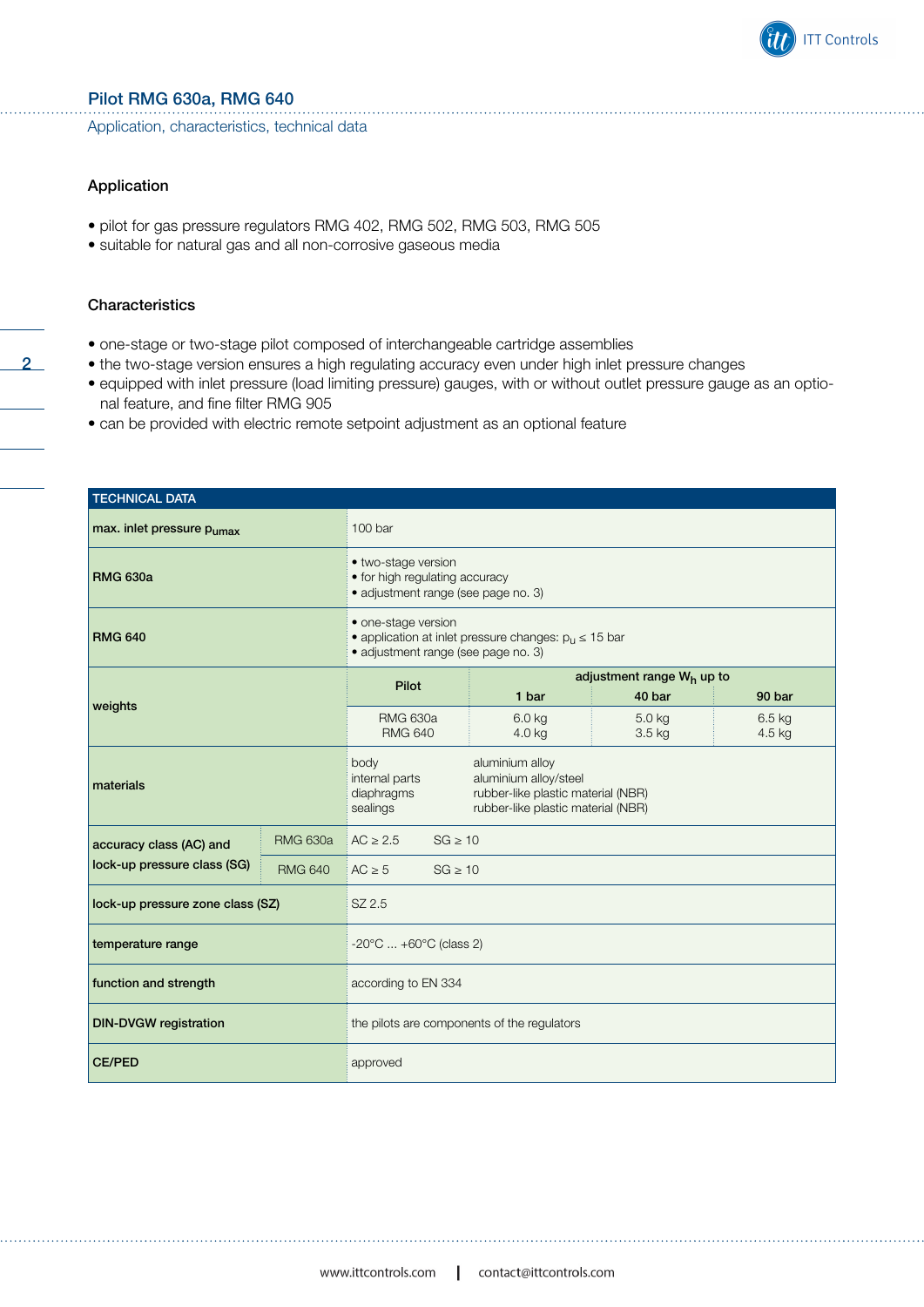

3

### Pilot RMG 630a, RMG 640

Application, characteristics, technical data

| <b>ADJUSTMENT RANGES</b><br>Pilot RMG 630a                                         |                 |                 |                 |                                                        |  |  |  |  |
|------------------------------------------------------------------------------------|-----------------|-----------------|-----------------|--------------------------------------------------------|--|--|--|--|
| adjustment range W <sub>a</sub>                                                    |                 | setpoint spring |                 | special feature                                        |  |  |  |  |
| control stage                                                                      | $No.$ :         | colour          | wire-dia, in mm |                                                        |  |  |  |  |
| $0.151$ bar                                                                        | 1               | black           | 4.5             | larger measuring diaphragm                             |  |  |  |  |
| $1.005$ bar                                                                        | $\overline{2}$  | yellow          | 5.6             | control stage with diaphragm assembly                  |  |  |  |  |
| 2.00  10 bar                                                                       | 3               | brown           | 6.3             | control stage with diaphragm assembly                  |  |  |  |  |
| 5.00  20 bar                                                                       | 4               | red             | 7.0             | control stage with diaphragm assembly                  |  |  |  |  |
| $10.040$ bar                                                                       | 5               | green           | 8.0             | control stage with diaphragm assembly                  |  |  |  |  |
| 20.0  90 bar                                                                       | 6               | white           | 9.0             | control stage with metal harmonica type measuring unit |  |  |  |  |
| load limiting stage<br>5  15 bar                                                   |                 | green           | 5.0             | automatically $> p_a$                                  |  |  |  |  |
| <b>pilot RMG 640</b> (one stage version, for inlet pressure $\Delta p \le 15$ bar) |                 |                 |                 |                                                        |  |  |  |  |
| adjustment range W <sub>a</sub><br>control stage                                   | setpoint spring |                 |                 | special feature                                        |  |  |  |  |
|                                                                                    | $No.$ :         | colour          | wire-dia, in mm |                                                        |  |  |  |  |
| $0.151$ bar                                                                        | $\mathbf{1}$    | black           | 4.5             | larger measuring diaphragm                             |  |  |  |  |
| $1.005$ bar                                                                        | $\overline{2}$  | vellow          | 5.6             | control stage with diaphragm assembly                  |  |  |  |  |
| 2.00  10 bar                                                                       | 3               | brown           | 6.3             | control stage with diaphragm assembly                  |  |  |  |  |
| 5.00  20 bar                                                                       | 4               | red             | 7.0             | control stage with diaphragm assembly                  |  |  |  |  |
| 10.0  40 bar                                                                       | 5               | green           | 8.0             | control stage with diaphragm assembly                  |  |  |  |  |
| 20.0  90 bar                                                                       | 6               | white           | 9.0             | control stage with metal harmonica type measuring unit |  |  |  |  |

| ACCURACY CLASS AC AND LOCK-UP PRESSURE CLASS SG |                  |                   |                           |  |  |  |  |  |  |
|-------------------------------------------------|------------------|-------------------|---------------------------|--|--|--|--|--|--|
|                                                 | adjustment range | accuracy class AC | lock-up pressure class SG |  |  |  |  |  |  |
| <b>RMG 630a</b>                                 | $0.151$ bar      | AC 20             | <b>SG 30</b>              |  |  |  |  |  |  |
|                                                 | > 1  3 bar       | AC 10             | <b>SG 30</b>              |  |  |  |  |  |  |
|                                                 | $> 3  5$ bar     | AC <sub>5</sub>   | <b>SG 10</b>              |  |  |  |  |  |  |
|                                                 | $> 590$ bar      | AC 2,5            | <b>SG 10</b>              |  |  |  |  |  |  |
| <b>RMG 640</b>                                  | $0.153$ bar      | AC 20             | <b>SG 30</b>              |  |  |  |  |  |  |
|                                                 | $> 3 5$ bar      | AC 10             | <b>SG 20</b>              |  |  |  |  |  |  |
|                                                 | $> 590$ bar      | AC <sub>5</sub>   | <b>SG 10</b>              |  |  |  |  |  |  |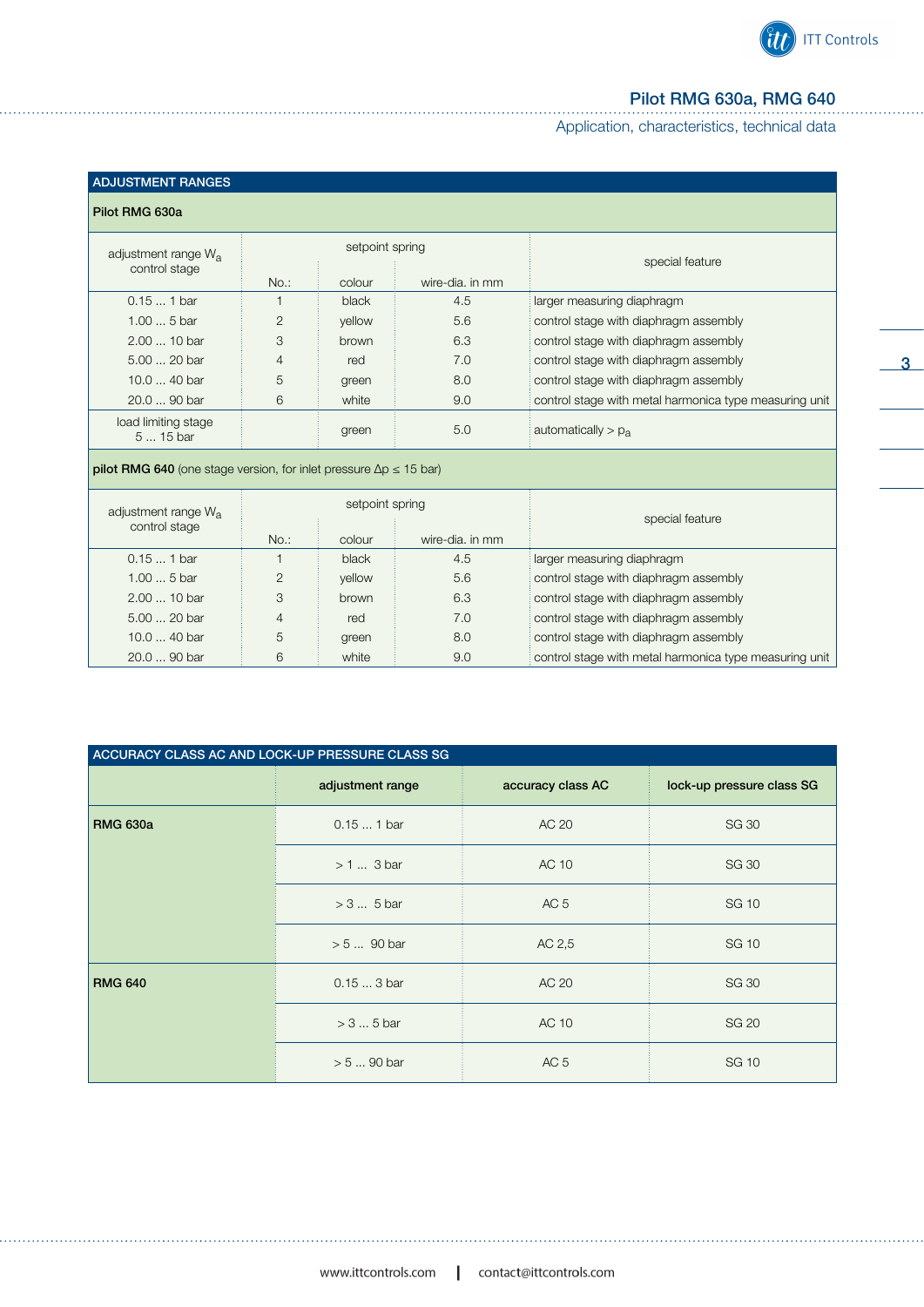

The gas pressure regulator is designed to keep the outlet pressure constant within given limits, independent of disturbing influences like inlet pressure and flow rate changes.

This regulating operation is controlled by the pilot which feeds loading pressure to the main diaphragm to change its opening position for a regulation of the gas flow within the main valve.

The amplifying valve in the double diaphragm system of the control unit is closed at zero flow. Due to the function of the throttling valve upstream of the pilot ensuring pressure compensation, inlet pressure will prevail in the loading pressure chamber above the main diaphragm. The closing spring gives the force to ensure tight shut-off on zero flow.

4 The valve in the control unit of the pilot reduces the loading pressure to open the regulator (when the two-stage pilot RMG 630a is used, an initial decrease of the load limiting pressure is followed by a reduction of the loading pressure within the loading pressure chamber). The inlet pressure prevailling at the lower side of the main diaphragm moves the diaphragm upwards to set free as much of the slotted valve part as is necessary for outlet pressure control.

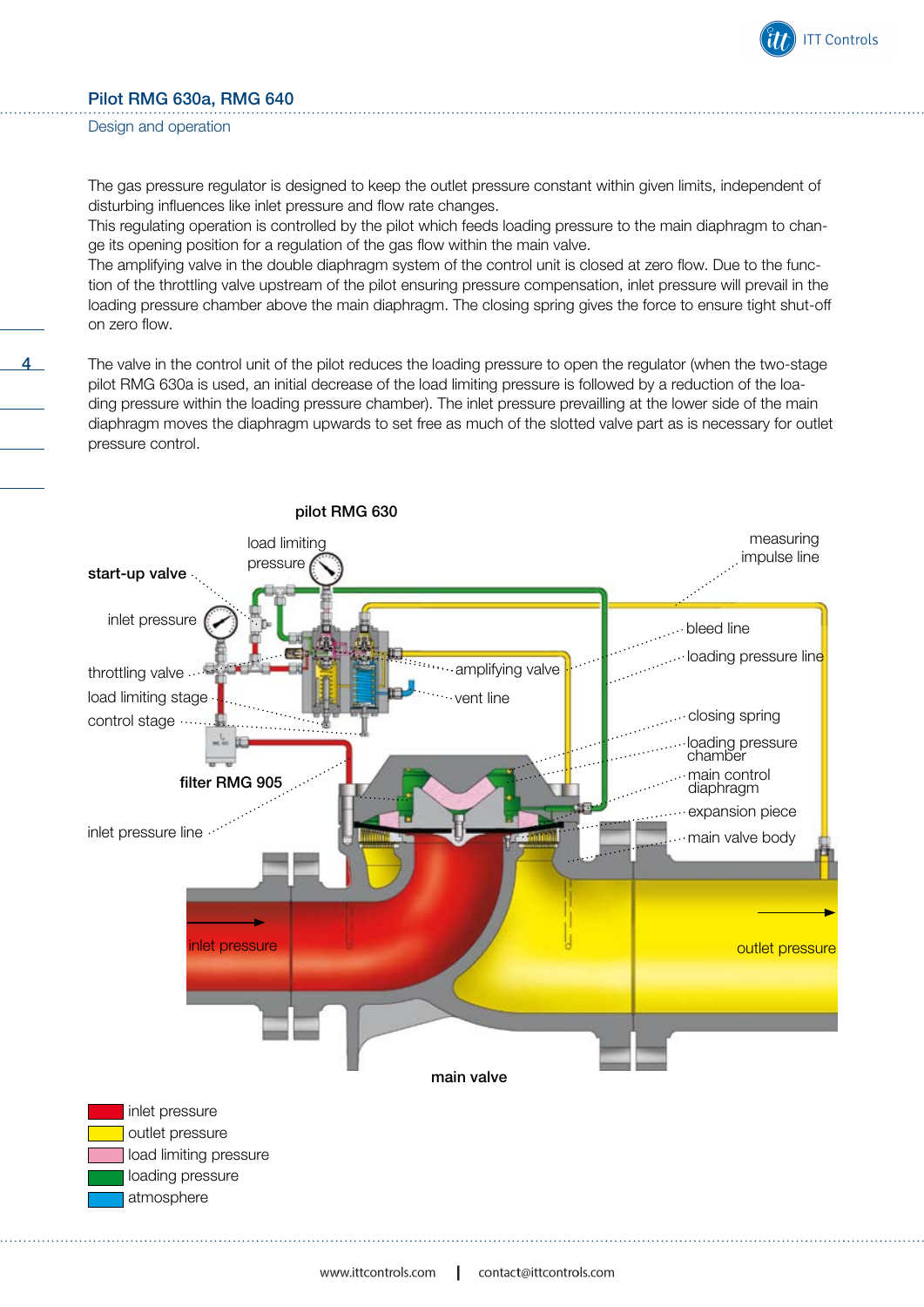

5

#### Pilot RMG 630a, RMG 640

Dimensions and connections

#### RMG 630a

adjustment range  $W_a = (0.15 ... 1)$  bar connection for measuring line:



RMG 630a

adjustment range  $W_a = (1 \dots 90)$  bar connection for measuring line:



with pressure gauge pa  $W_h = (1...20)$  bar



 $W_a = (10 ... 40)$  bar  $W_a = (20...90)$  bar



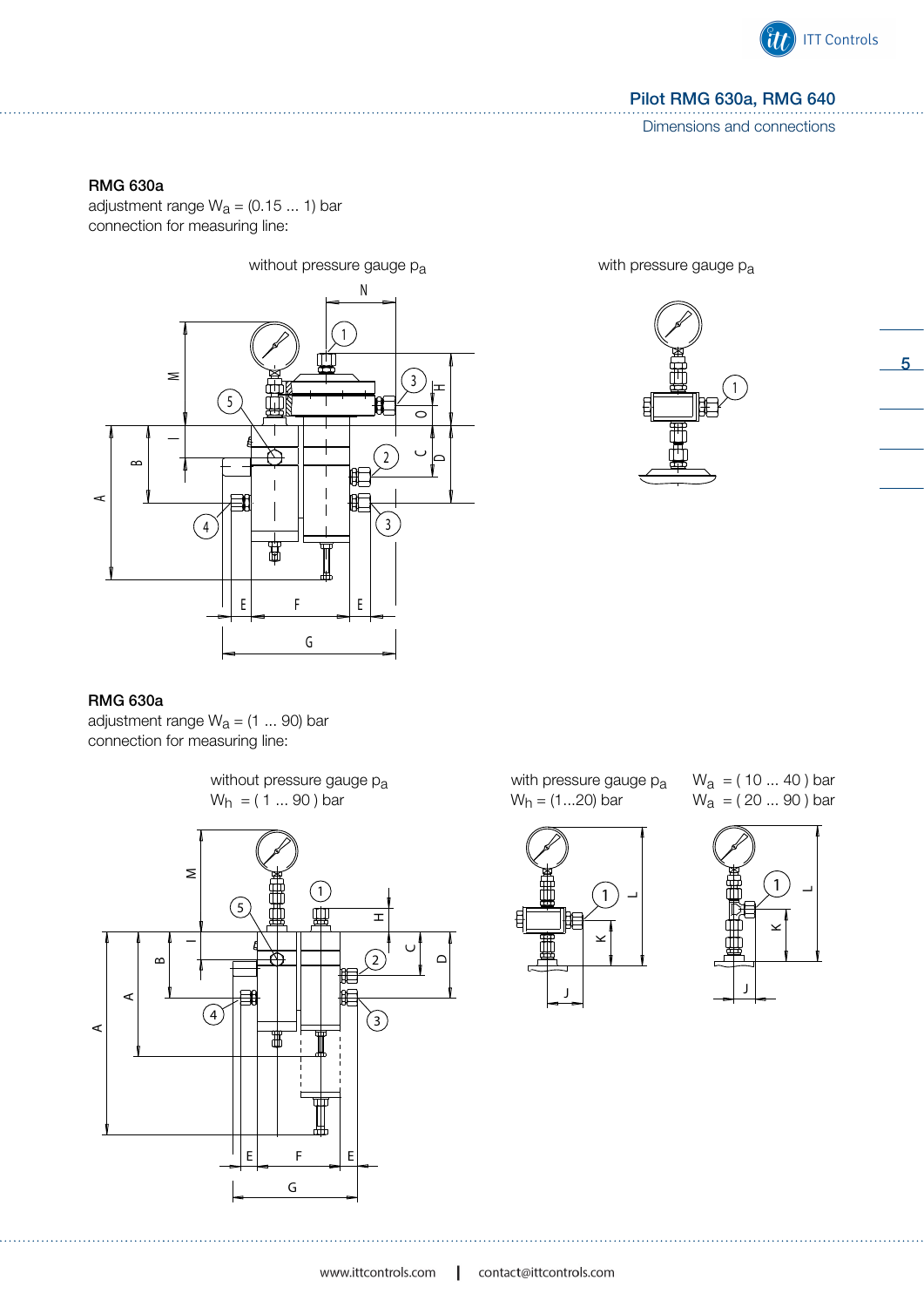

#### Dimensions and connections

#### RMG 640

6

adjustment range  $W_a = (1 \dots 90)$  bar connection for measuring line:

> without pressure gauge pa  $W_h = (1 ... 90)$  bar



with pressure gauge pa  $W_h = (1...20)$  bar

![](_page_5_Picture_8.jpeg)

 $W_a = (10 ... 40)$  bar  $W_a = (20 ... 90)$  bar

![](_page_5_Picture_10.jpeg)

| <b>DIMENSIONS IN MM</b> |                     |                 |     |             |     |    |     |     |    |    |    |    |     |     |                          |         |
|-------------------------|---------------------|-----------------|-----|-------------|-----|----|-----|-----|----|----|----|----|-----|-----|--------------------------|---------|
| Pilot                   | adjusting range     | $\mathsf{A}$    | B   | $\mathbf C$ | D   | E. | F   | G   | H  | T  | J  | K  | L   | M   | N                        | $\circ$ |
| <b>RMG 630a</b>         | $W_a = (0.151)$ bar | $195 \nmid 101$ |     | 67          | 101 | 26 | 127 | 225 | 93 | 42 | 56 | 88 | 230 | 132 | 90                       | 24      |
| <b>RMG 630a</b>         | $W_h = (140)$ bar   | 195             |     | 67          | 101 | 26 | 127 | 191 | 36 | 42 | 56 | 68 | 209 | 156 | $\overline{\phantom{a}}$ |         |
| <b>RMG 630a</b>         | $W_a = (2090)$ bar  | 315             | 101 |             |     |    |     |     |    |    | 32 | 75 | 202 |     |                          |         |
| <b>RMG 640</b>          | $W_h = (140)$ bar   | 195             | 67  | 30          | 101 | 26 | 60  | 60  | 36 | 24 | 56 | 68 | 209 |     |                          |         |
| <b>RMG 640</b>          | $W_a = (2090)$ bar  | 315             |     |             |     |    |     |     |    |    | 32 | 75 | 202 |     |                          |         |

| <b>CONNECTIONS</b>             |                                       |                                     |
|--------------------------------|---------------------------------------|-------------------------------------|
| 10 measuring line              | at outlet pressure line               | $E = 12$ , thread M $14 \times 1.5$ |
| 2 bleed line                   | at main valve or outlet pressure line | E 12, thread M 14 x 1.5             |
| 3) vent line                   | to the open air                       | $E = 12$ , thread M 14 x 1.5        |
| 4) inlet pressure line         | at inlet pressure line                | E 10, thread M 14 x 1.5             |
| <b>5</b> loading pressure line | at main valve                         | $E = 10$ , thread M 14 x 1.5        |